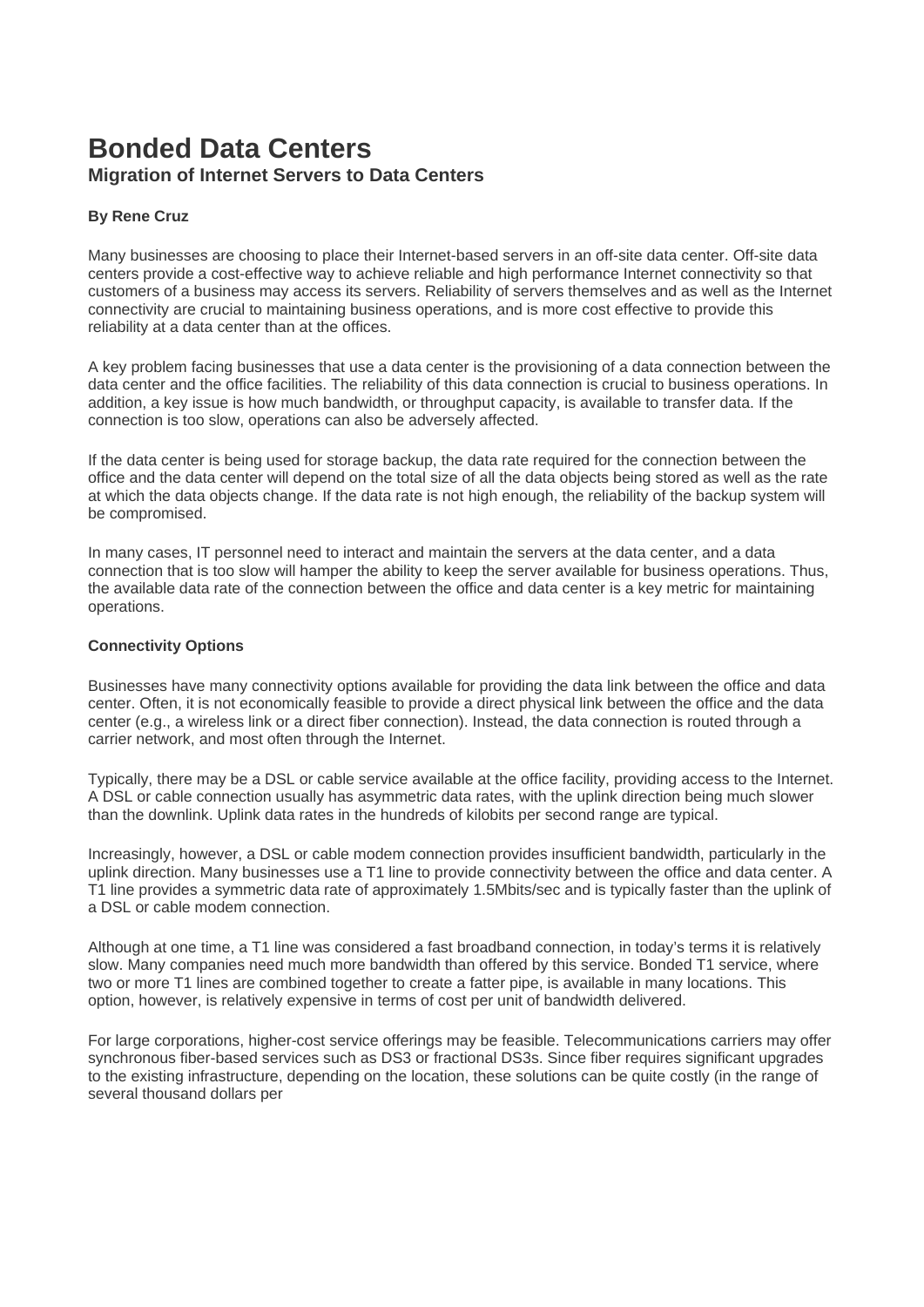

month).

### **Connection Aggregation**

For smaller businesses where such high monthly costs are prohibitive, it is fruitful to consider the aggregation of lower speed connections that are more cost effective in terms of monthly cost per bit/sec of bandwidth. In the illustration, for example, an office uses a "bandwidth aggregation device" to combine several low cost ADSL lines. A mating bandwidth aggregation device is also present at the data center, attached to the server(s) there. The two bandwidth aggregation devices form a virtual data tunnel between them, making use of the multiple communication paths between them.

A new type of bonding technology has recently become available, called Broadband Bonding. Broadband bonding performs true aggregation in the sense that for even a single file transfer, all available communication resources are used.

For example, in the illustration, there are four ADSL lines used at the office, each providing a 6Mbps downlink and 768kbps uplink. Since Broadband Bonding provides true aggregation, this amounts to a 24Mbps pipe in the downlink direction and 3Mbps in the uplink direction. The 3Mbps uplink is now comparable to a bonded T1 line, even though the total subscription cost for the ADSL lines would typically be less than \$250. A bonded T1 line is typically in excess of \$750. Therefore, a significant cost savings can be realized by using ADSL technology rather than T1 lines.

By making use of broadband bonding between the office and data center, the office can "backdoor" its Internet access through the data center. In other words, since the aggregation device at the data center has a fast connection to the Internet, the office can funnel all Internet communications through the aggregation